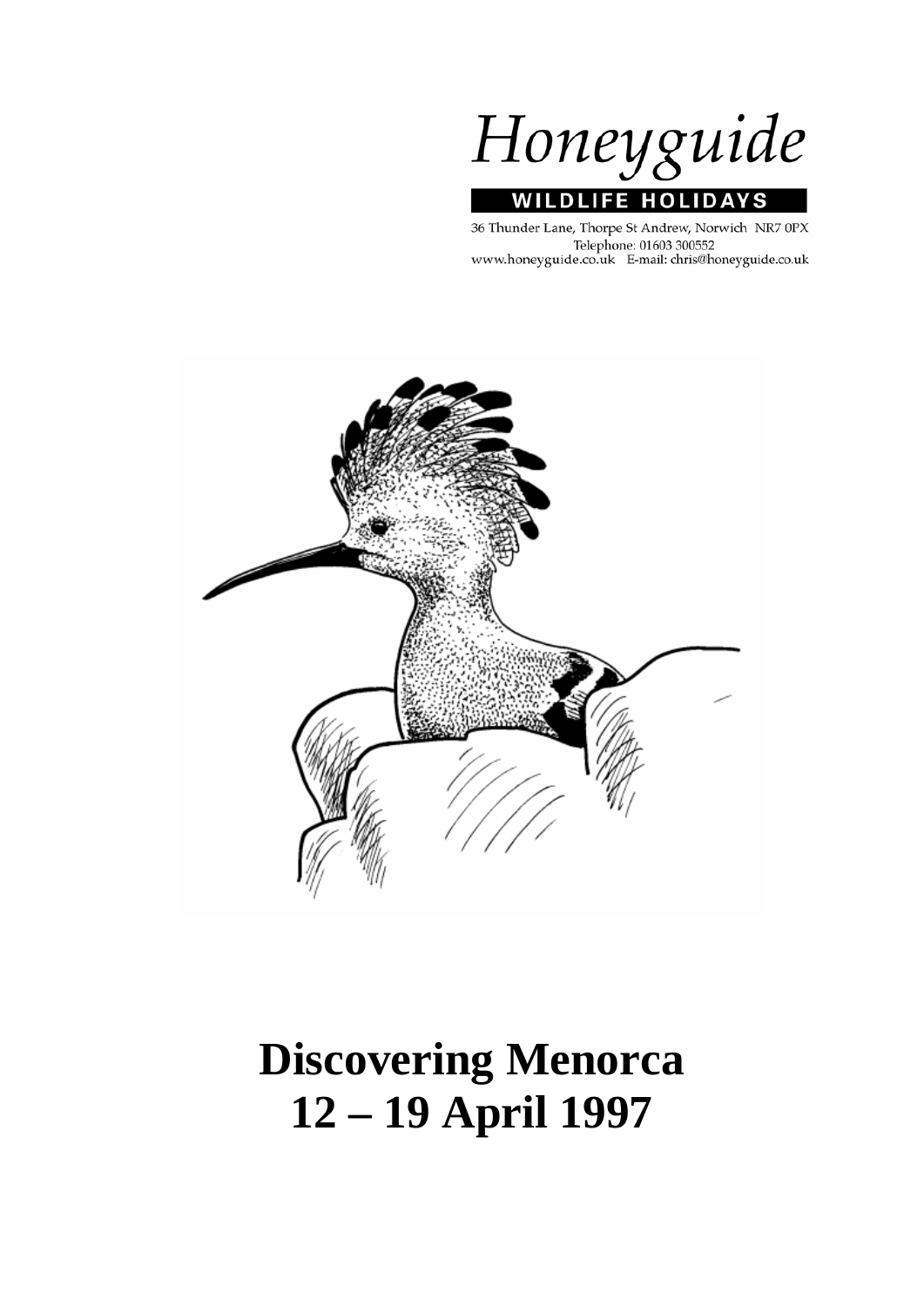**Discovering Menorca 12 – 19 April 1997** 

## **The group**

Jill Blake Peter Blake Kathleeen Richards Patricia Anderson Jim Pollok-Moris Pat Pollok-Morris Jane Dunlop Jil Kendrick Ann Carrr Ann Davey

Leaders: Graham Hearl Ivan Nethercoat

Our hosts at Matchani Gran were Jenny and Shaun Murphy.

As always, this holiday contributed to the protection of the wildlfie that we enjoyed by way of a contribution to the Balearic Ornithological Group (GOB). A thank-you letter from GOB appears at the end of this report. This year's contribution of £575, made up of £25 per person in this years' two groups to Menorca, was handed to GOB's Santi Catchot during the holiday in the preceding week. This brings the total given to GOB to £2,945 since the first Balearic Honeyguide holiday in 1992.

This report was writen by Ivan Nethercoat with plant and insect lists contributed by Graham Hearl. [See separate scan of these lists plus thank you letter from GOB].

*Cover illustration of a hoopeo by Rob Hume.*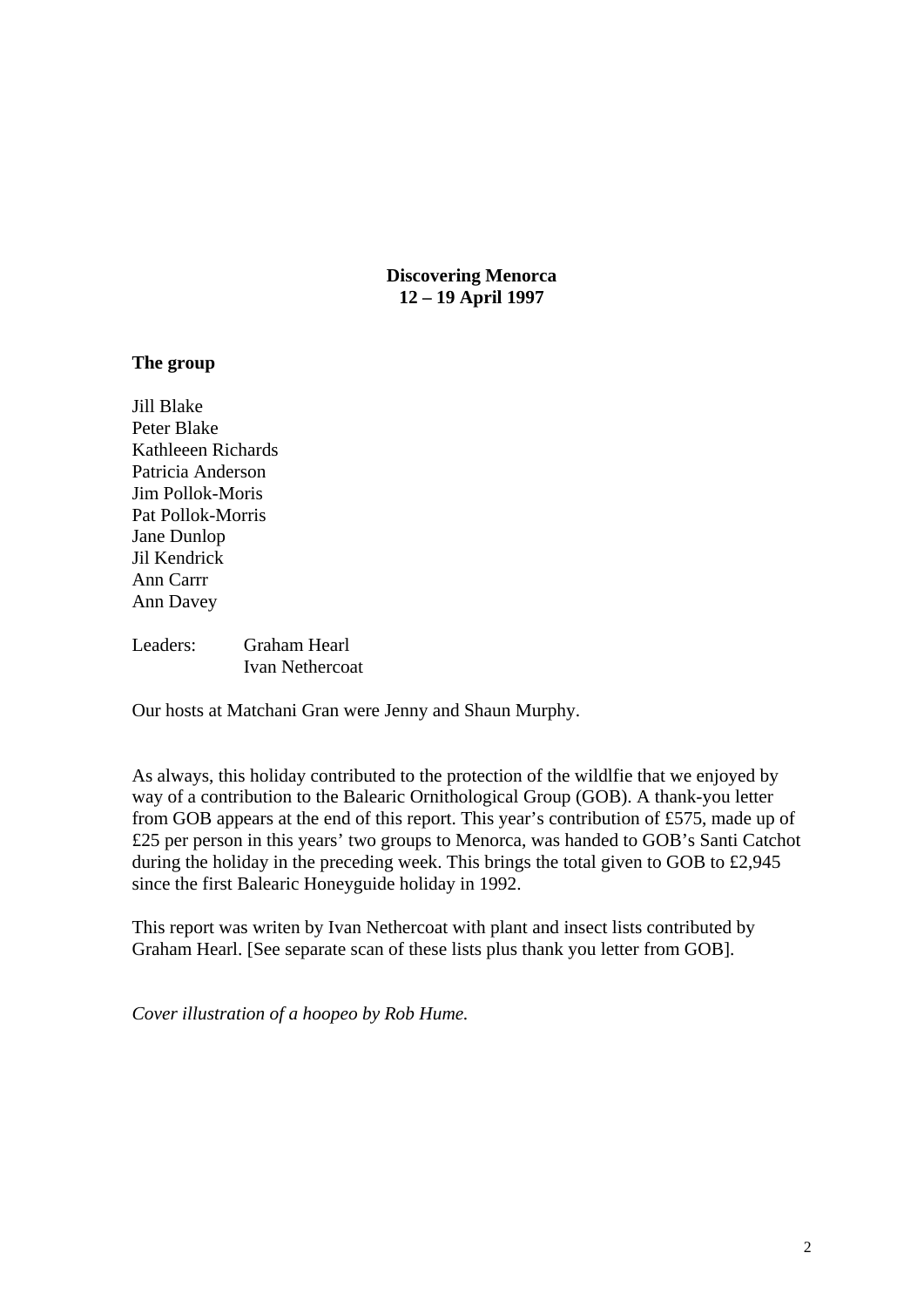## **Day 1**

After a slightly delayed flight, Menorca was soon upon us. The relatively short flight bringing us to a world of sunshine and warmth, never far from the Mediterranean, a world away from home.

Minibuses collected at the airport and we were off to the hotel, but this was no long slog through built up areas on busy roads for in no time we were at the hotel, farm, villa. It is a little hard to describe exactly the type of accommodation. A 300 year old farm house converted to holiday rooms hardly does it justice. It was just superb, with perfect hosts, wonderful food, wildlife on the doorstep – oh, and a pool!

A walk around the fields to stretch our legs was a delightful introduction to the week. The island had had a very hot dry spring which played havoc with the normal growing season. Plants that should have been in full flower had already gone over. Despite this a few orchids were to be found, with nice examples of mirror and pyramidal showing among the thistles and weasel snout.

A peregrine flew over as the group were gathering, perhaps eyeing up the feast to be had from the many migrants passing through the island at this time of year. This evening there were large flocks of swallows and swifts gathering over the fields while the regular Thekla larks ran among the rocks. In the background, corn buntings sang from the bushes and wires, providing a musical background to our week, the like of which is now rarely heard in the UK.

## **Day 2**

A stroll down the drive before breakfast. Calm warm and sunny with the accompaniment of quail, hoopoe and goldfinches. Pied flycatchers were migrating through the island stopping off to feed among the sheep. At the end of the drive a family of donkeys provided most of the 'aahs' for the week as the youngsters found it difficult not to look very cute.

Fortified after a substantial breakfast, our destination for the first part of the day was the wetland at Tirant. Here we got a feel for the island's birds, with a good mix of the regular species familiar in the UK and those associated with the Mediterranean. Booted eagle, in both pale phase and dark phase plumages and Egyptian vulture both made a fly past soon followed by a wonderful red kite. The island once had the densest population of kites in Europe but now their numbers are declining rapidly. The wetland area also held several grey herons and one uncharacteristically obvious purple heron, walking alongside its more familiar relatives.

Sardinian warblers were nesting in the old wall and frequently came out to view what was going on, while bouncing around in the air was the fan-tailed warbler on its 'springy' display flight. Several little egrets were feeding in the wet areas, familiar birds of the Mediterranean but in among them was an elusive glossy ibis, a migrant bird which evolution seems to have designed to be just a bit smaller than whatever piece of grass or reed it feeds behind! Eventually, however, we all saw the bird in the open. All these wonderful birds were overshadowed a little by a very obliging tree frog that sat out in the open a few feet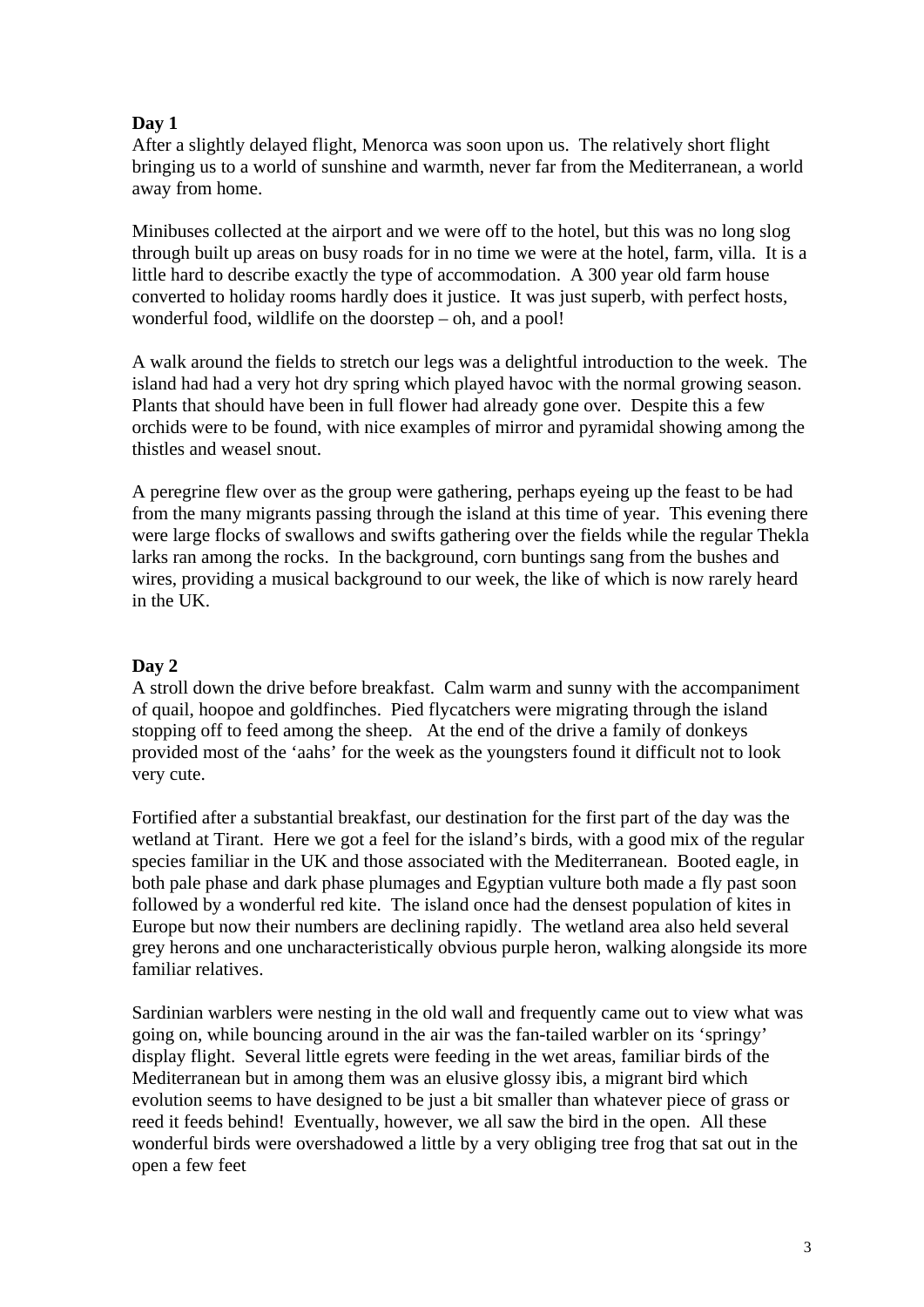away from the track. It was difficult to get near but in the telescope it filled the field of view. A good find by Graham and a real highlight for the trip to see one so well.

For lunch we took a short drive to the coast, stopping off for a look at one of the areas of concern for the local conservation organisation. This is often one of the first arrival points on the island for bee-eater, but this time we were a little early.

Lunch was taken on the edge of a quiet bay on the Cap de Cavalleria, quiet that is except for the goats! One rustle of a lunch bag and they were among us! Soon deterred they let us carry on more or less undisturbed, with only the occasional brave beast venturing into a boat to taste the bespoke sandwiches made that morning.

The cape was fairly quiet for birds in the heat. An Audouin's gull took an occasional fly past while tawny pipits sat on the rocks in the heat haze. The lighthouse on the edge of the cape was a good place to watch Cory's shearwaters but they were sometimes difficult to pick out against the sea. Here too were pied flycatcher resting and feeding and blue rock thrush perched proud against the skyline. In among the rocks the fading plants of dragon arum *Dracunculus* took shade from the fierce heat, as did we. The first minibus had a brief but close fly past of osprey on the way back and our intrepid walkers put up three stone-curlews as they trecked back to join the buses for the drive back to Matchani Gran where a cool pool and ice cold beer awaited.

A small celebration in the bar for a keen Chelsea fan, who returned to be told that they had just won the cup, wound up the day rather well. Cheers Kathleen!

## **Day 3**

An early rise for a stroll before breakfast when the air is full of the scent of fennel and the calls of quail, stone-curlew and hoopoe.

One of the visual delights of the island are the dry stone walls. These were truly amazing at times and home to numerous small birds and reptiles. This morning also saw them being gently scaled by Jim as we attempted to find a way out of some of the fields around the farm.

A drive to Son Bou followed breakfast. This is the last large area of marsh left on the island. It sits right in front of a large tourist development and immediately behind a splendid beach. Pressure to drain and develop the area has been strong but so far it remains. This was another very hot day. Before lunch we explored the dunes and beach side of the marsh, finding many interesting sites such as wonderful cluster of bug, serapias (small-flowered tongue orchid) and bumblebee orchids, dung beetles making short work of dung and lots of wheatears and stonechats and a lone woodchat shrike.

A delightful lunch of salad and perfect home-made quiche and we set off for a small gorge at the edge of the marsh. Here the walk took us along side fields and up a hill overlooking a hidden wet area with garganey, black-winged stilt and black-tailed godwit. Flocks of yellow wagtails fed among the cattle as did a splendid group of cattle egrets.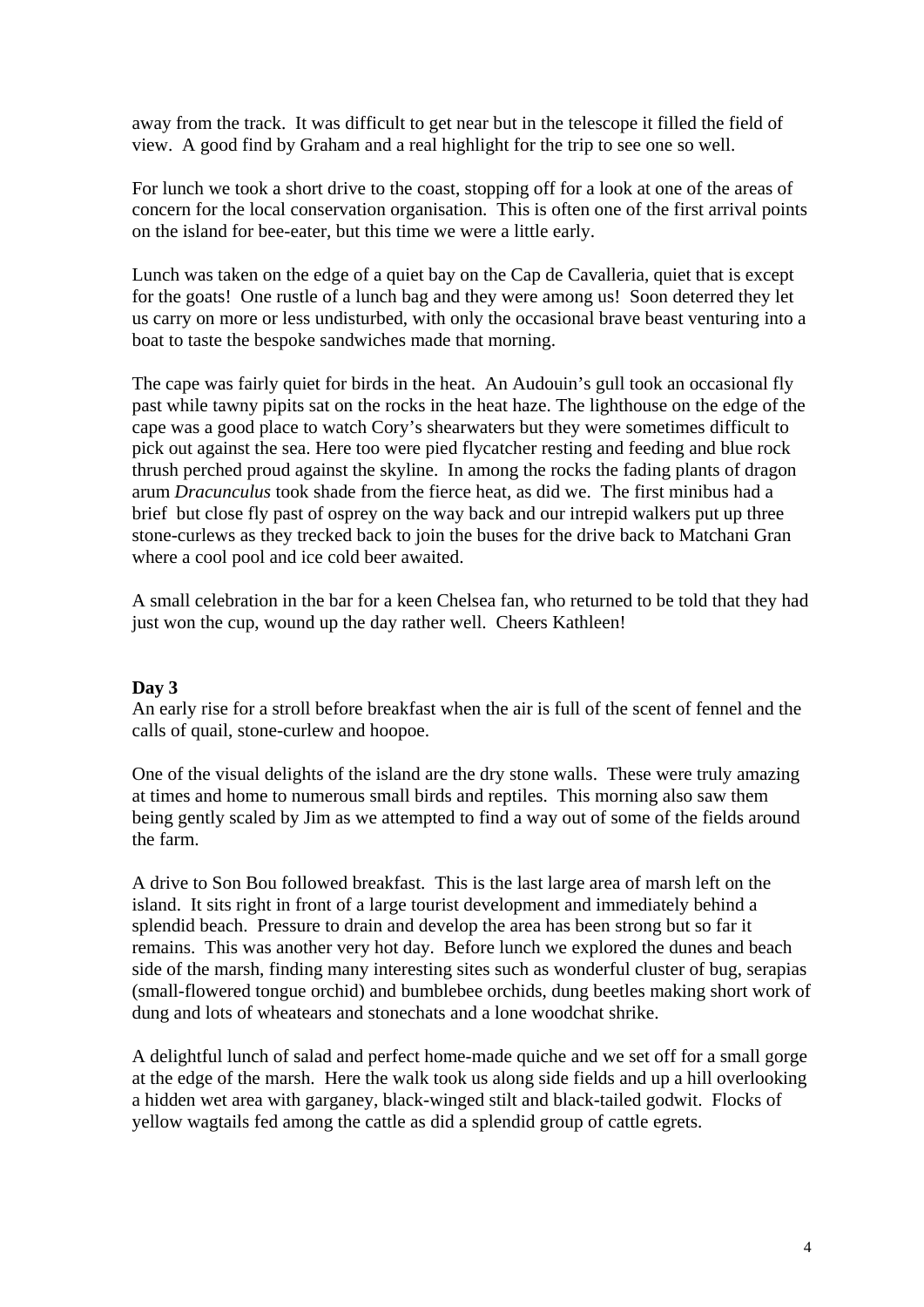Into the gorge and Graham came across a large area of pyramidal orchids, while below a purple heron again sat out in the open for all to see. A peregrine sat among the rocks of the gorge while in the small stream were pond terrapins.

Arriving back at the farm, Graham stepped out of the bus and looked over one of the walls to be greeted by a large Hermann's tortoise sunning itself. These wild beasts of the island can be difficult to see and disappear from view remarkably quickly when disturbed. Everyone saw this one well and then left him in peace to retreat to the bar and pool after a very hot day.

## **Day 4**

Another pre-breakfast stroll with the stone-curlews. Departure was somewhat delayed this morning due to one of the leaders who lost the keys to the bus! After much searching by everyone, including our hosts, Jane came to the rescue and had the nous to look deep into my rucksack (brave lady!) where she found them. Apologies to all for the delay. So with thanks to Jane we set off for a look at Mahón and the chance to pick up some gifts. After buying what seemed to be a considerable selection of local pottery we were ready for lunch before the afternoon trip to S'Albufera, a large lake on the northern coast.

This is another area where conservation and development came into conflict, but this time the conservationists won and managed to keep this area special. Those supposedly difficult to see purple herons were here again along with the little egrets. Surprise bird was a lone mistle thrush feeding on the path. This may not sound much but at this time of year on Menorca this is a rare bird. Patricia, resting her ankle while we walked round, also had the luck to see a large snake slide past her, proving that often the best way to see wildlife is to sit quietly and wait and see what happens. Not easy with a group but well worth it when on your own.

## **Day 5**

A short drive to the coast before breakfast. And then on to Mongofre Nou, a private area opened up for us by the local GOB representative. The drive to the reserve took us past cultivated fields and low hills where the first bus put up a stone-curlew feeding near the road. We stopped and watched from the bus as it flew to join its mate only a few metres from where we watched; superb views by all of these rather special birds, a species on the endangered list in the UK.

The reserve is a private area of old salt pans, a type of habitat famous for its wildlife and here was no exception. Booted eagle and red kite made regular appearances overhead while down below little ringed plovers, yellow wagtails, Kentish plover and greenshank all put on a good show in the very warm but windy conditions. On the open water a group of mallards had our only spring migrant duck for company, a lovely male garganey. On the breeding grounds these delightful ducks can be very hard to see as they keep close in among grasses and reed but here he was right out in the open giving prime views to everyone. Whinchats too were on ceremony in best plumage and numerous chiffchaffs were moving among the pine trees.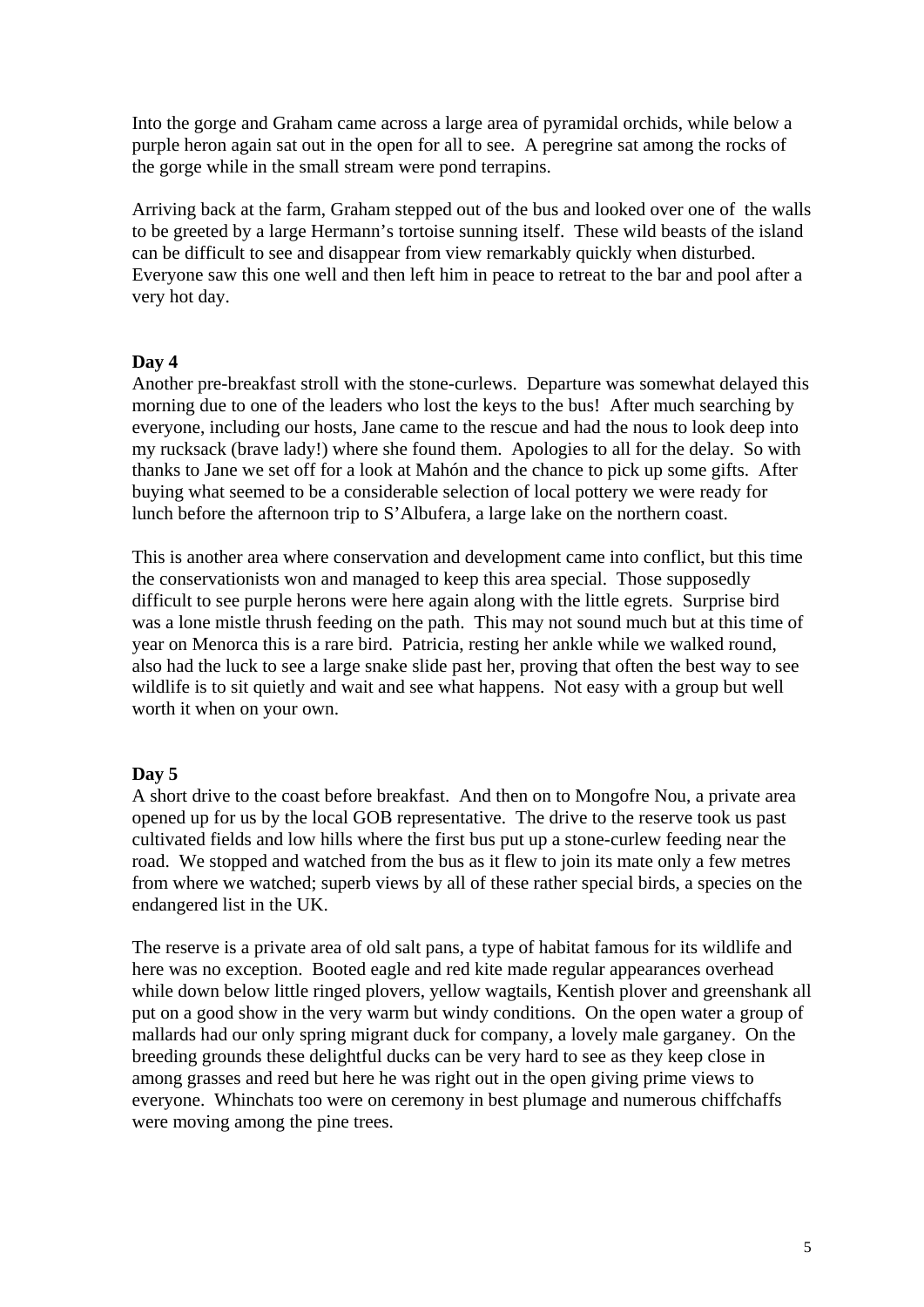Dragonflies darted and hunted along the dykes as we headed back to the bus for another gourmet picnic to the sound of nightingales. Overhead three adult Egyptian vultures circled very low in terrific light giving unbeatable views.

A short drive to the Cap de Favoritz was interesting but very quiet. This almost moonscape area was very dry and shallow pools that normally provide a feeding area for waders were now dry. Cory's shearwaterswere seen in the distance while one intrepid paddler waded in to the cooling water.

Afternoon tea at Fornells was followed by a walk to the headland for osprey. OK, so no osprey, despite them nesting 'just around the corner', but lovely views out to sea in glorious afternoon light and very obliging blue rock thrushes darting about on top of the rocks, actually showing off their dusky dark blue colour in the low sun. Taking advantage of the good weather we drove back via Monte Toro, Menorca's highest hill, complete with monastery, car park and military base, none of which could take away the magnificent view and atmosphere. From here you could see all the island, pick out the places visited and generally just soak up the atmosphere of a very peaceful Island.

The clear skies over the island allowed us all excellent views of Hale Bopp comet this evening as it made its way through our solar system. A scops owl was not too keen on us being out in his hunting area, however. In the fields around the farm at night small mammals ran through the dried grasses, chased by the farms cats to be revealed as corpses in the morning. Dead garden dormice were regular finds on the grass, as were the occasional bird such as Sardinian warbler and redstart.

## **Day 6**

A longer trip before breakfast; to Punta Prima. This southern headland can be very good for migrant birds. The journey also allowed some of the group to take in the architecture of waste water management on the island's houses.

The point itself was a little quiet but very pleasant at this time of day. However this time everyone got excellent views of Cory's shearwater through the telescope.

Following breakfast we headed for Algendar Gorge. The walk along the bottom of the gorge was a real delight; nightingales singing a few feet away (but still invisible!); Egyptian vultures soaring overhead; firecrest flitting along the branches; goldfinches, greenfinches and Cetti's warbler in the undergrowth. Common blue and speckled wood butterflies flew alongside the path and as the sky became overcast the damselflies settled down and allowed very close views (however still unidentified!). The black specimen may have been a melanistic variety or perhaps a vagrant from Africa).

Lunch was taken at a viewpoint high on the cliffs overlooking Cala Galdana, again stunning views this time also enlivened by a lone alpine swift making the occasional flypast. After lunch we drove to the town of Ciudadela on the far east of the island for coffee and a stroll around the old town. As the skies darkened even more there was one last stop at a very ancient burial mound. These relics are still shrouded in mystery but serve as reminders of an ancient culture on the island. Around them large flocks of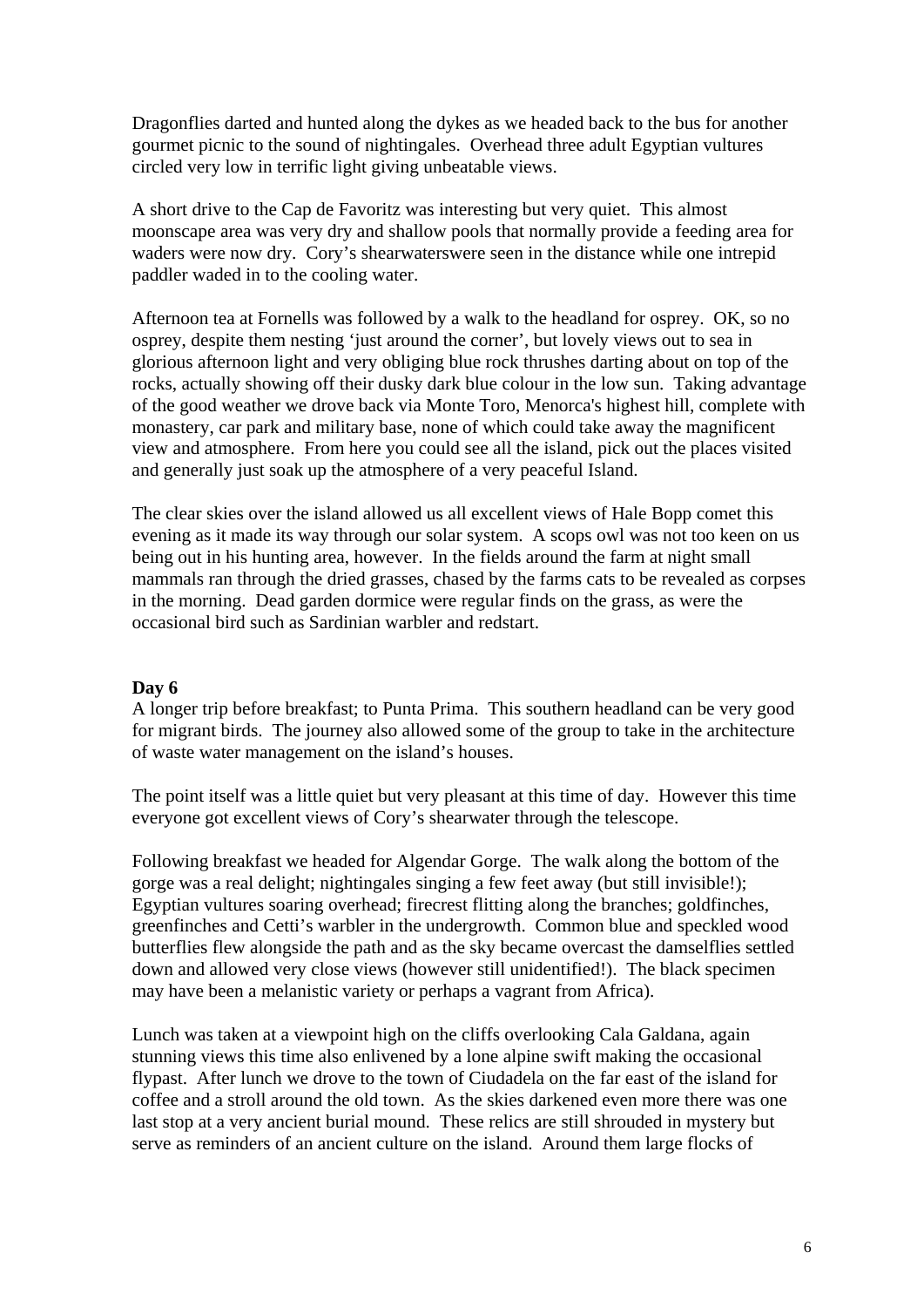swallows were feeding over the wheat fields as corn buntings rattled their songs in the quiet air.

## **Day 7**

A change in the weather overnight and we awoke to strong wind and heavy rain. Shaun, our host, was prepared, as ever, and appeared with umbrellas for all as we set off for Tirant to see what a difference the week had made to the area. The rain also allowed us to watch the novel drainpipes in action!

Bad weather is usually good for birds at this time of year and here we saw a big difference from our last visit. Ruff and wood sandpiper had joined the gang and seven whiskered terns flew over as we watched. Just behind the area we were watching, the road climbed a small hill and allowed us to look over another wet field. A few weeks earlier a lesser white-fronted goose flew in and seemed to have settled in for the spring. This is thought to be a wild bird and is causing quite a stir among Spanish birdwatchers. As we watched, a marsh harrier flew past very close and quail called almost from under our feet but again without showing themselves. A short drive for coffee and warmth and then back to the same spot where now there was also a small group of red-throated pipits! These birds, no doubt brought down by the bad weather, were feeding among the long grass but came so close as to give very good views in the telescope for everyone. A hoopoe also came out to play to everyone's delight.

Lunch was back at Matchani Gran, inside this time. The air was alive with the excitement of spring migration and a few of the party decided to explore the fields in front of the house.

Rarely have I spent a more productive hour. The first bird was a very smart male collared flycatcher. He stayed a while and then disappeared. Pat was keen to find him again and while searching the trees she suddenly found a male golden oriole in a fig tree! Then another flew in and the two superb birds spent 15 minutes or so perching in the outer branches searching for insects on the ground. A woodchat shrike put in an appearance and four very bedraggled kestrels flew over, while on the ground Pat then spied an odd wheatear. After some searching it showed again and turned out to be a male black-eared wheatear, with two others nearby! Pied flycatchers were appearing all around and in the distance a marsh harrier sailed past. Wet, windy weather may be a pain but it certainly brings in the birds!

## **Day 8**

Departure day. We packed and spent time saying goodbye to our home for the week. A place full of bird song and very pleasant memories. Goldfinch, stone-curlew, nightingale or corn bunting; I couldn't choose the bird that best summed up the place. Perhaps it was the chance to hear them all together in such numbers. Something that should not be impossible in parts of the UK but also something I doubt we will hear in the same way back at home.